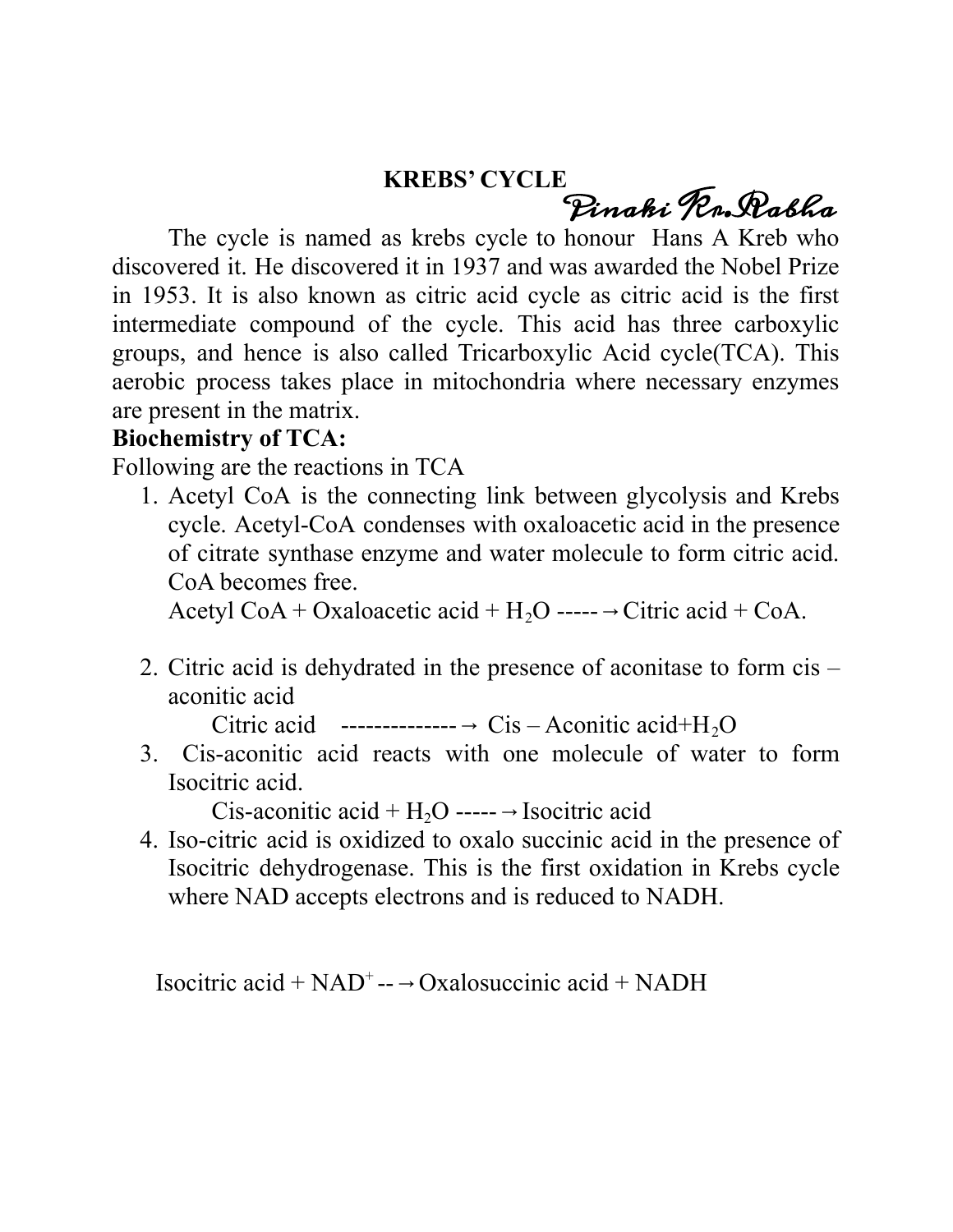5. Oxalosuccinic acid is decarboxylated in the presence of oxalo succinic decarboxylase to form **α**- ketoglutaric acid and a molecule of  $CO<sub>2</sub>$  is released.

Oxalosuccinic acid------------------→**α** -ketoglutaric acid + CO<sup>2</sup>

- 6. **α** ketoglutaric acid reacts with CoA and NAD in the presence of **α** - ketoglutaric acid dehydrogenase complex and is oxidatively decarboxylated to form succinyl CoA and a molecule of CO2 is released. NAD is reduced in the reaction to NADH.
- $\alpha$  -keto glutaric acid + CoA-----  $\rightarrow$  Succinyl-CoA + CO2 + NADH2
- 7. Succinyl CoA reacts with water molecule to form succinic acid. CoA becomes free and one molecule of GDP (Guanosine diphosphate) is phosphorylated in presence of inorganic phosphate to form one molecule of GTP.

Succinyl-CoA + GDP + ip+ H2O ----  $\rightarrow$  Succinic acid +CoA + GTP

GTP may react with ADP to form one molecule of ATP. This is called substrate level phosphorylation.

 $GTP + ADP \rightarrow ATP + GDP$ 

8. In the 3<sup>rd</sup> oxidation step, Succinic acid is oxidized to fumaric acid in the presence of succinic dehydrogenase and coenzyme FAD is reduced in this reaction.

Succinic acid + FAD+--------------------→Fumaric acid + FADH2

9. One mole of  $H<sub>2</sub>O$  is added to Fumaric acid in the presence of fumarase to form malic acid.

Fumaric acid + 
$$
H_2O
$$
---  $\rightarrow$  Malic acid